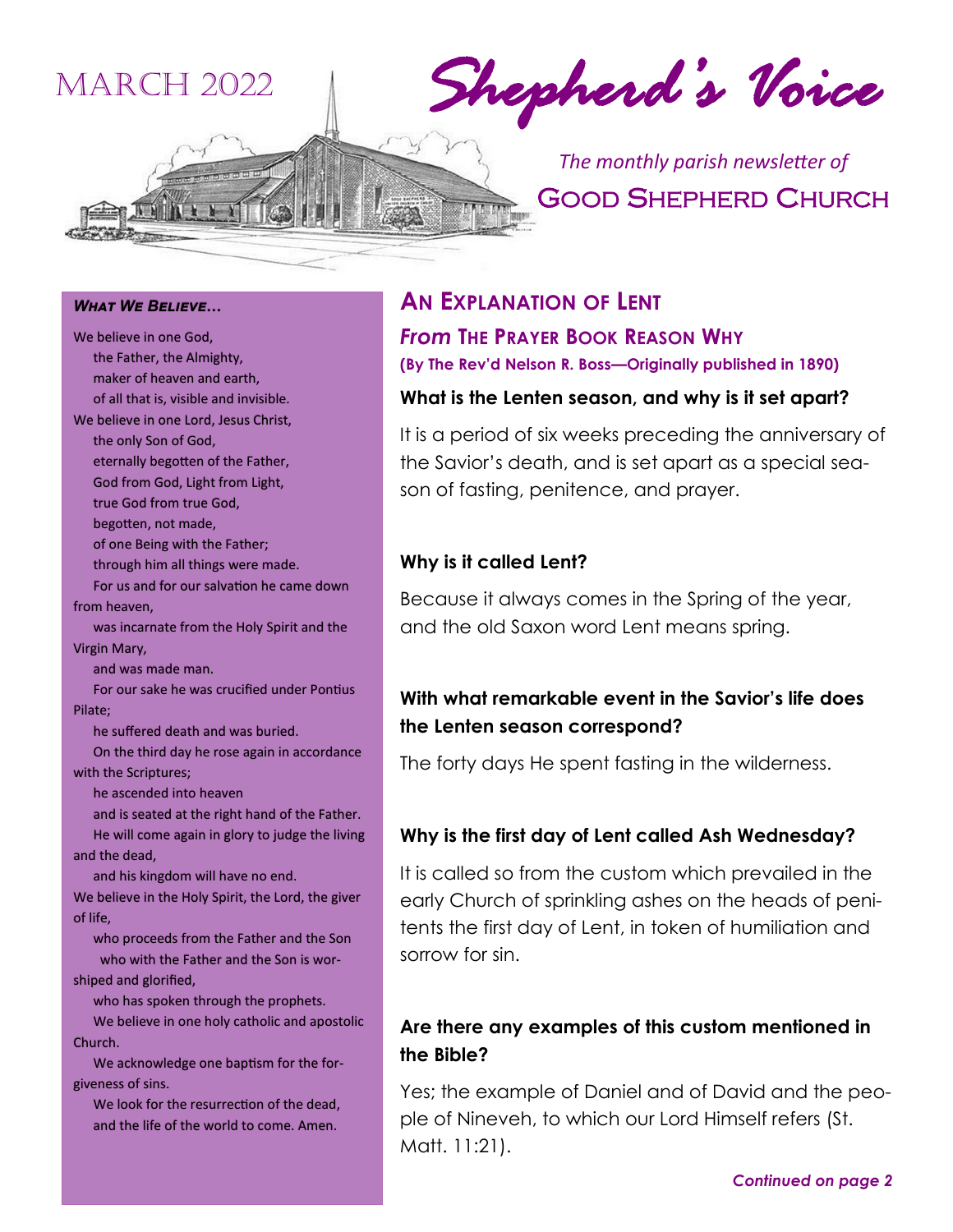#### **If Lent is only of forty days' duration, why does it begin forty-six days before Easter?**

Because there are six Sundays in Lent, and as all Sundays are feast days, kept in honor of the Resurrection, they are taken out; and to make up for these, six days are added at the beginning of the season.

#### **How should the Lenten season be observed by Christian people?**

As a special season for drawing near to God by extraordinary acts of penitence, charity, and religious devotion; by fasting, and abstinence from public places and of amusement, and from all things that tend to draw away the heart from God.

#### **What is the object of keeping Lent?**

To deepen the religious life, to purify the heart from sin, and to unite us more closely to the Savior.

#### **Why does the Church require us to observe the Lenten fast?**

- 1. Because repentance and humiliation are essential to growth in grace; and
- 2. because these duties are apt to be neglected and forgotten unless some special time is set apart for their observance.

#### **What objection do people sometimes urge against the observance of the Lenten Fast?**

They say it is a useless and superstitious custom, and that Christ nowhere commanded His disciples to fast.

#### **What answer do we make to this objection?**

- 1. Fasting was a common practice not only among God's chosen people and His prophets under the Old Testament dispensation, but even heathen people practiced it (e.g., Ex. 34:28; 1 Kings 19:8; II Sam. 12:16; Joel 1:14; Jonah 3:5; Ps. 35:13).
- 2. Our Lord fasted and so did His disciples; (St. Matt. 4:2; Acts 13:2-3, 10:30). And although Christ did not command His followers to fast He assumed that they would do so and gave them direction how to do (St. Matt. 6:17). No one can say therefore that the custom is either useless or superstitious, for it has the highest of divine authority.
- 3. A few persons who accept the principle of Lent complain that the season is so long that people weary of its observance and relax its discipline. But it is intentionally made long, so that it must be kept by ordered rule and rational self-control, instead by impulsive actions and emotional devotions.

#### **What is the effect of a Lenten season rightly kept?**

It purifies the heart from greed and lust, breaks the force of evil habit, brings us near to Christ, and creates a closer bond of union between our souls and heaven.

#### **How long has the custom of keeping Lent been observed by the Church?**

We know that it was observed in the first century after Christ, and probably from the very days of the Apostles, though the season was not always forty days in length.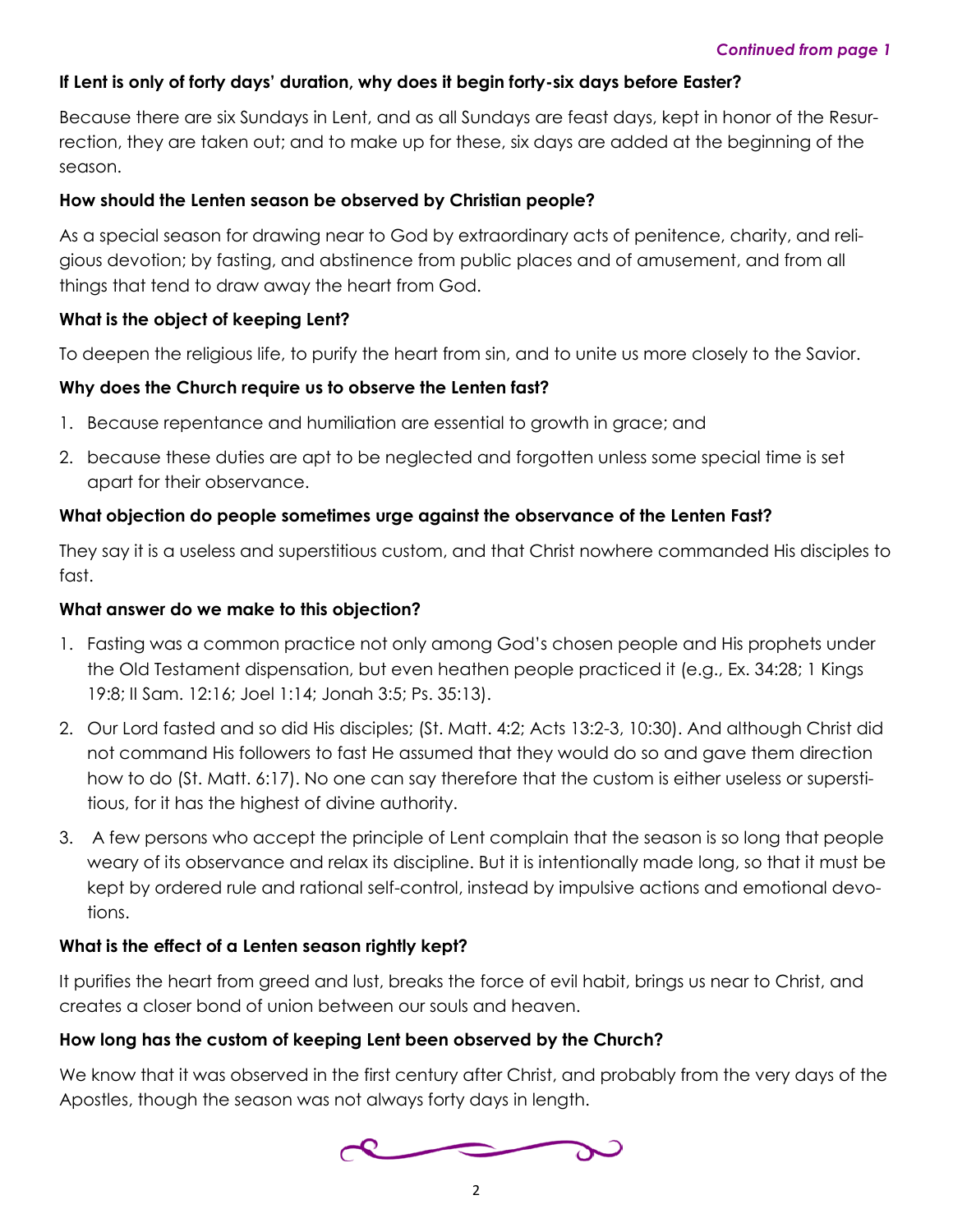## **SERVICES SCHEDULE FOR MARCH 2022**

**Wednesday, March 2 @ 12:15 PM or 6:30 PM**—Ash Wednesday Service **Friday, March 4 @ 12:15 PM**—Praying the Great Litany (online and in person) **Sunday, March 6 @ 8:30 AM or 10:00 AM**—Sunday morning Holy Eucharist Lent 1 **Friday, March 11 @ 12:15 PM**—Praying the Great Litany (online and in person) **Sunday, March 13 @ 8:30 AM & 10:00 AM**—Sunday morning Holy Eucharist Lent 2 **Wednesday, March 16 @ 12:15 PM**—Midday Prayer (online only) **Friday, March 18 @ 12:15 PM**—Praying the Great Litany (online and in person) **Sunday, March 20 @ 8:30 AM & 10:00 AM**—Sunday morning Holy Eucharist Lent 3 **Wednesday, March 23 @ 12:15 PM**—Midday Prayer (online only) **Friday, March 25 @ 12:15 PM**—Praying the Great Litany (online and in person) **Friday, March 25 @ 3:15 PM**—Stations of the Cross (Leave GSC at 3:15; travel to Our Lady of the Cenacle) **Sunday, March 27 @ 8:30 AM &10:00 AM**—Sunday morning Holy Eucharist Lent 4 **Wednesday, March 30 @ 12:15 PM**—Midday Prayer (online only)



### **SPECIAL LENTEN DEVOTION TIMES**

During Lent, parishioners will have several extra special opportunities for prayer and devotion. Each Friday during Lent, the **sanctuary of Good Shepherd Church will be opened from noon until 3:00 PM** for personal, silent prayer for any member wishing to experience a time of private retreat. This will be a time of silence **except during the period from 12:15 PM until 12:30 PM** when we will pray **The Great Litany**. The praying of The Great Litany (BCP pg. 91-97) will also be streamed on our YouTube channel.

On **Friday, March 25**, we will offer the **Stations of the Cross**. This service will actually be held on the grounds of Our Lady of the Cenacle, located about one mile from Good Shepherd Church. Those wishing to attend should be at GSC and prepared to leave at 3:15 PM.

Of course, we will enter into a Holy Lent with the imposition of ashes. Our **Ash Wednesday** service will be offered on **March 2** at **12:15 PM** and **6:30 PM**.



# **GSC WOMEN'S GUILD**

On March 8, at 10:00, Allison Millet of Woman's Life Clinic in New Orleans will speak about that organization. All members and friends of Good Shepherd are invited to attend.

Following Allison's address, Women's Guild will meet to discuss future plans for 2022.

#### *Dottie Frilot, GSC Women's Guild President*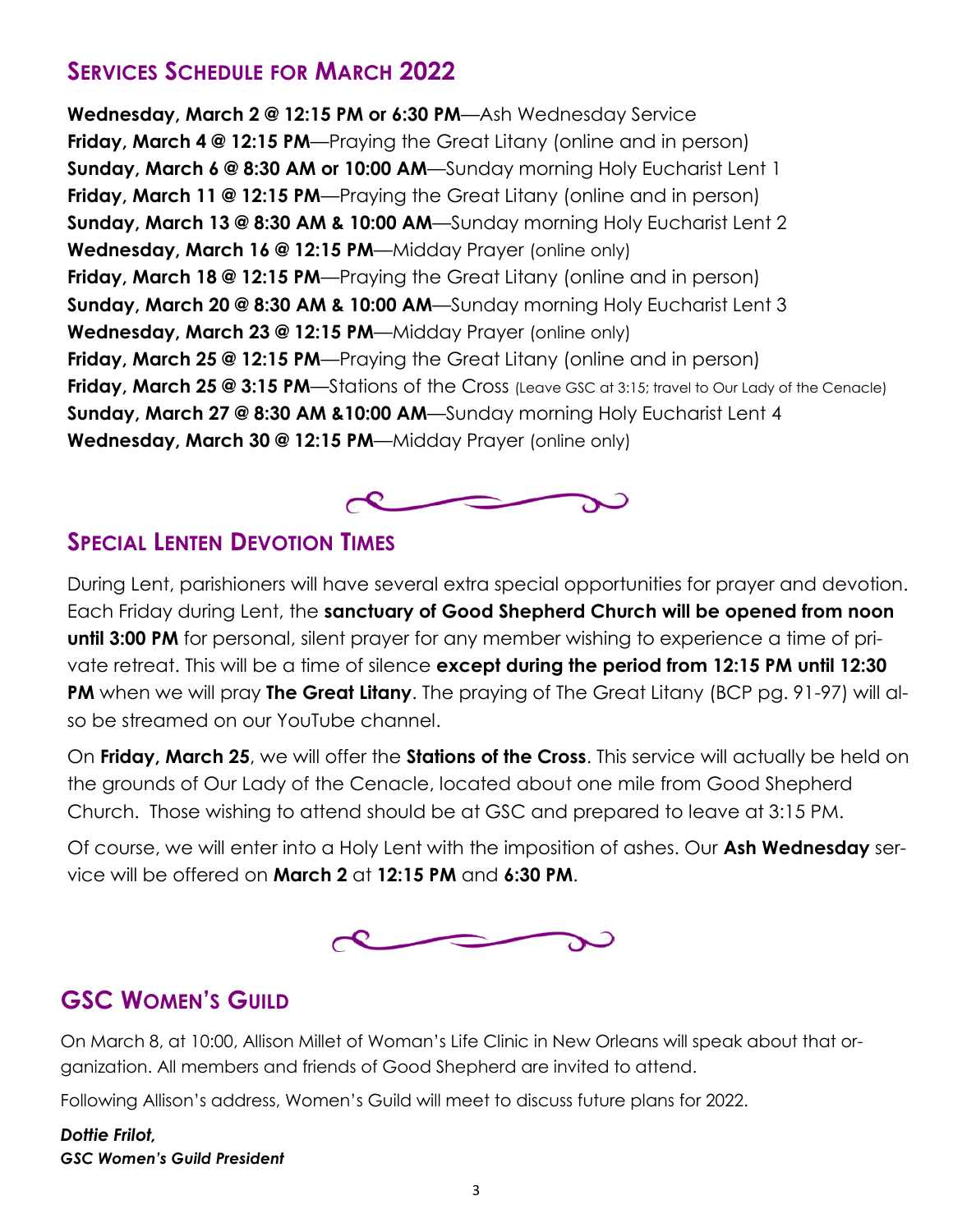# **PRAYER REQUESTS**

A reminder that you may submit a name or cause to be entered on to the Good Shepherd Church prayer list by completing a prayer card found in the pews and placing the card in

the offering plate. Please note that the computer program used to track our prayer listings places a time limit on entries. If a name or cause that was included on the list is no longer listed and you would like it to be, simply complete another prayer card. Likewise, if you would like to update a prayer request and have it removed from the list before it automatically cycles off by reaching its time limit, this too can be done using the pew prayer cards.





### **SUNDAY CELEBRATIONS & REMEMBRANCES AND**

## **ETERNAL FLAME SANCTUARY LAMP**

A reminder that each Sunday affords an opportunity to honor, remember, and celebrate people and events. Want us to offer prayers of gratitude for a wedding anniversary or prayers of remembrance for a loved one who has returned home to the Lord or prayers of thanksgiving for a special person's birthday? Let us know by filing out the blue "**Sunday Cel-**

### **ebrations, Honors, and Remembrances**" form.

The "Sunday Celebrations, Honors, and Remembrances" form is available in the narthex of the church. By completing the **brief form** with the necessary information (e.g., John and Jane are celebrating 20 years of marriage on June 15 or Mike and Sue wish to honor the memory of Sue's mother, Pauline on what would have been her 100th birthday) and turning it in along with **a small \$5 honorarium**, you can be assured that the Sunday of your choosing includes the publication of your



honor in our Sunday bulletin and prayerful remembrance during our Sunday service.

Additionally, the **2022** book is now opened for sponsoring the **Eternal Flame Sanctuary Lamp**. If you would like to dedicate the Eternal Flame in memory of a departed loved one, please see the open dates in the red folder in the narthex. The suggested minimum **honorarium for the Eternal Flame Sanctuary Lamp is \$15**.

For more information, please see Fr. Randall.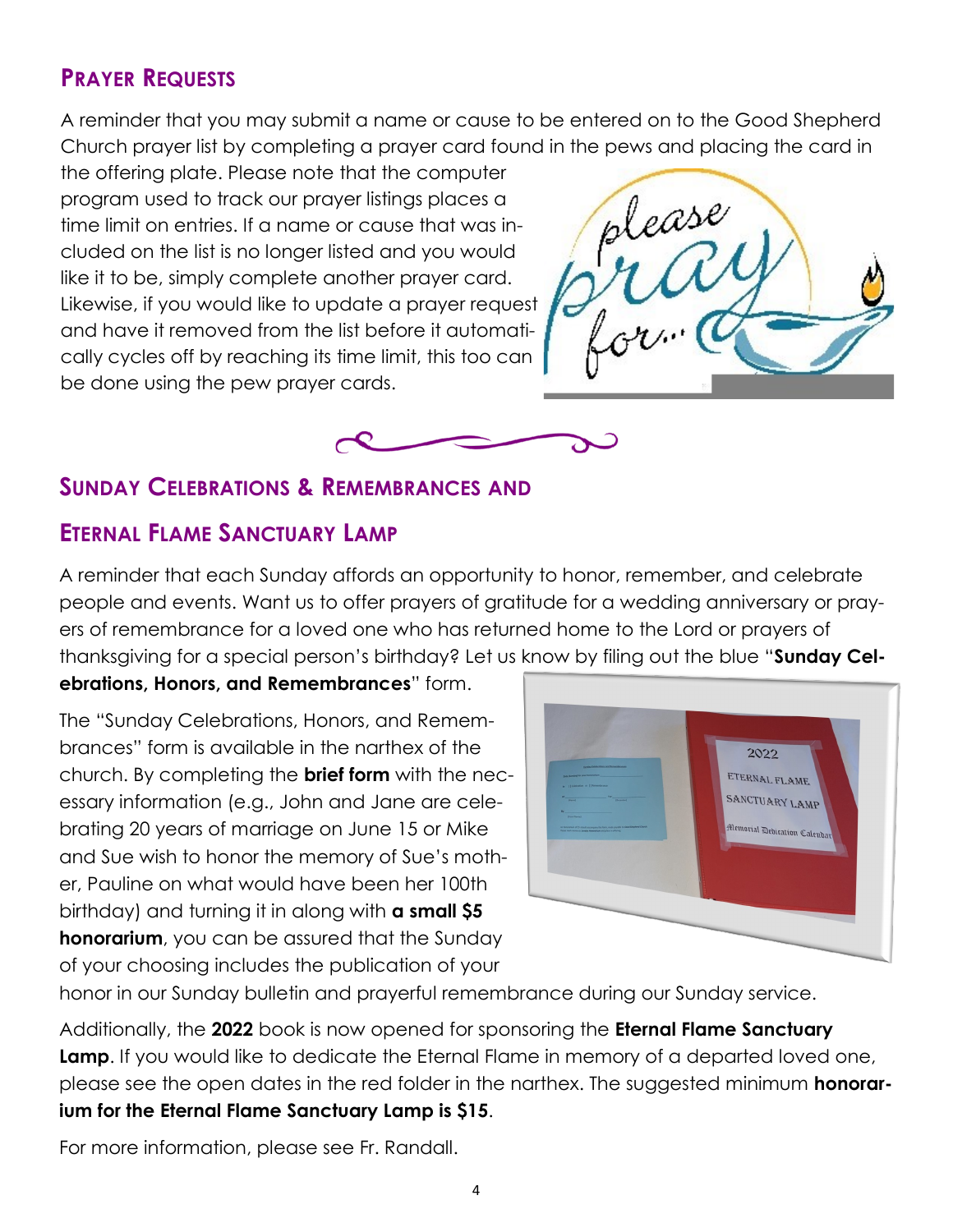### **NOTES FROM RINDA**

This year during the month of March we will be observing Lent. Since I grew up in the Southern Baptist tradition, I knew nothing of Lent until, strangely enough, I was a student at the New Orleans Baptist Theological Seminary. I have since come to appreciate the liturgical season that leads up to the Crucifixion, Burial, and Resurrection of our Savior.

As we enter this time of prayer, fasting, and alms giving, we should take the time to examine our lives. Are we striving to grow as Christians, or are we satisfied with where we stand? When we walk into the sanctuary, do we focus our minds on worship so that when the prelude begins we are ready to pray, listen to scripture, and celebrate the Holy Eucharist? Is Sunday morning the only time that we focus on God? And, even in the midst of our worship, are we actively involved?

The Danish philosopher Søren Kierkegaard said that the worshippers are the actors in a drama; God is the audience; and the priest is the prompter. For most of us, this is a foreign concept. We are often content to simply sit and observe, just waiting for something within the service to "move" us.

Instead of "giving up something for Lent", I challenge us all to take up something instead. I have a friend who takes a piece of clothing that she no longer wears each day, and at the end of the season, she donates the collected clothes to a charity.

I pray that each of us has a blessed and holy Lenten season.

*Rinda Coleman GSC Music Director*



### **DAYLIGHT SAVINGS TIME**

Don't forget to set you clocks ahead one hour before going to bed on **Saturday, March 12, 2022** so that you're not an hour late for church on Sunday, March 13.

#### *Church life hack*:

If you're usually five minutes late for church, set your alarm clock 5 minutes earlier.





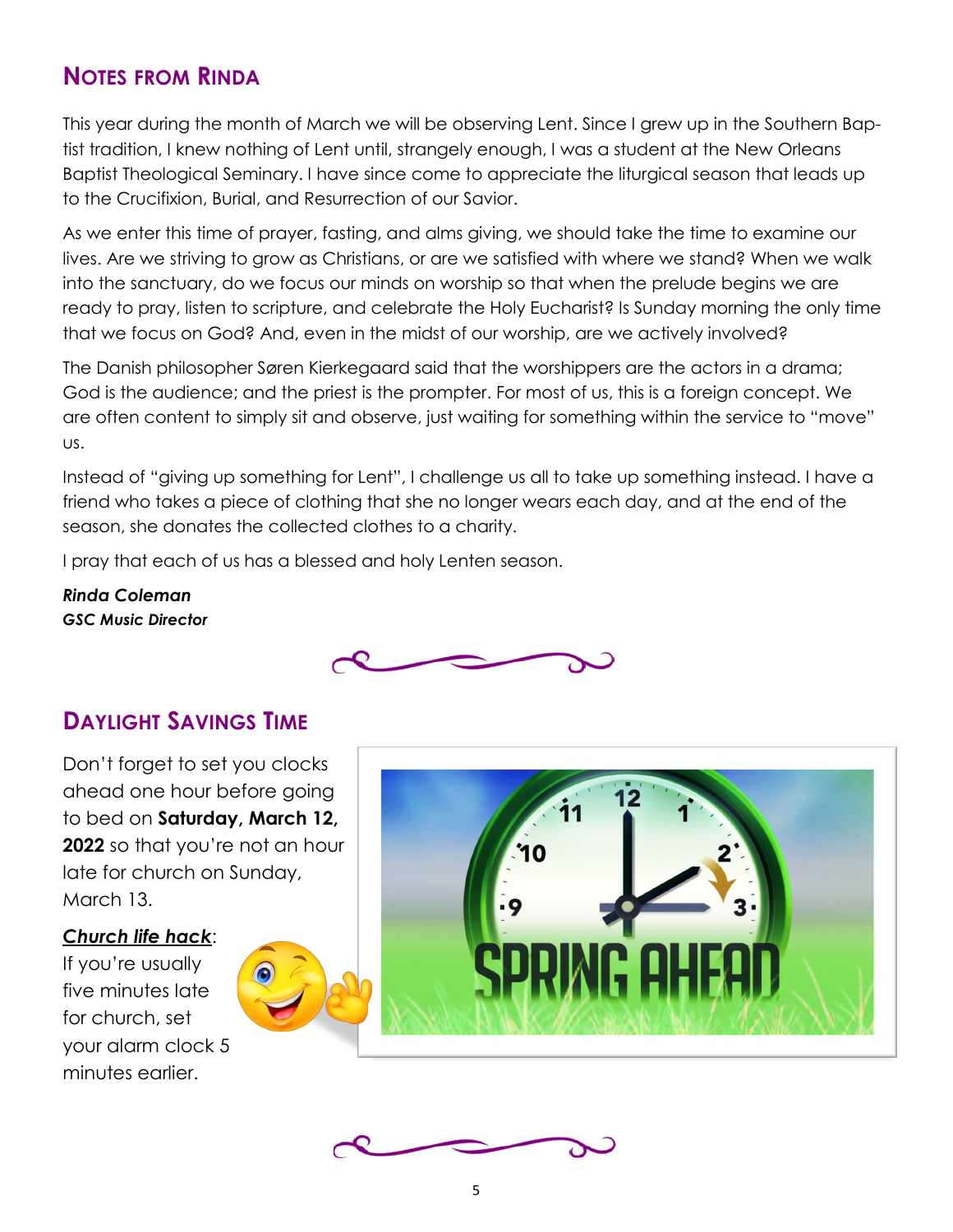# **CHURCH GARAGE SALE**

The Good Shepherd Garage Sale will be the weekend after Mardi Gras, Friday March 4th and Saturday March 5<sup>th,</sup> from 8:00AM to 2:00PM.

Last call for donations will be received during Mardi Gras week, excluding Tuesday, from 9:00 – 2:00. Call Mel Aucoin if you need to drop off in the evenings.

Workers will be needed starting Monday evening to do major moving of stored items. Wednesday and Thursday volunteers will be needed to sort, display, and price items. We will be working in the gym at all week, excluding Tuesday, from 9:00 – 2:00.

Volunteers will be needed for both days of the sale! We need at least eight people both days as: cashiers, table folders, and lots of runners to help people to their cars.

Please come out and join us make money for our church.



# **LASAGNA DINNER**

Back by popular demand: Ms. Maria's Lasagna! **March 27th 2022** – To-Go dinner featuring: Ms. Maria's Lasagna, vegetable, salad and garlic bread. Tickets will be available before or after church **\$15.00 per dinne**r, serving time **12 noon – 1:30pm**. See Mel or Carla for your tickets, limited number of dinners, so get your tickets early.



# **PAINT, SNACK, AND SIP PARTY**

*Painting and fun! A relaxing afternoon with family and friends! A new twist on a Mother/Daughter event, men are welcome too!*

No experience necessary, we have an artist coming to instruct and guide you.

This event will be held **Sunday, April 3rd at 2:00PM** for a fee of \$40 per person.

A sign-up sheet will be in the Church Narthex (we need to get a head count).

See how many of your friends/family you can get to fill up your table, bring your own beverages/snacks, we will provide tableware. Mark your calendars!

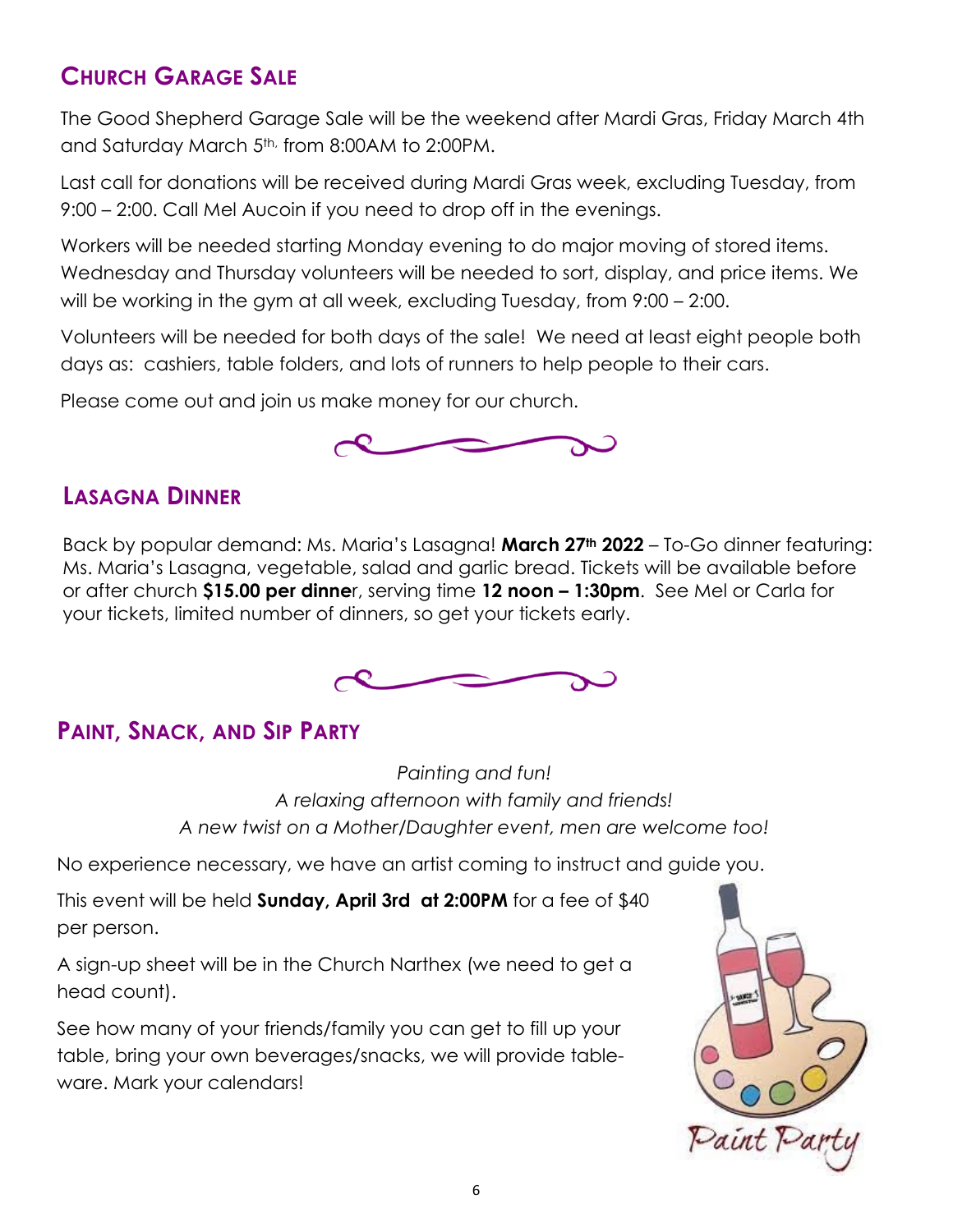# **KEEP UP WITH GOOD SHEPHERD CHURCH ONLINE**





**www.YouTube.com/GoodShepherdMet**



**www.Twitter.com/GoodShepherdMet**







*PLEASE got to our website and subscribe to our e-newsletter!*